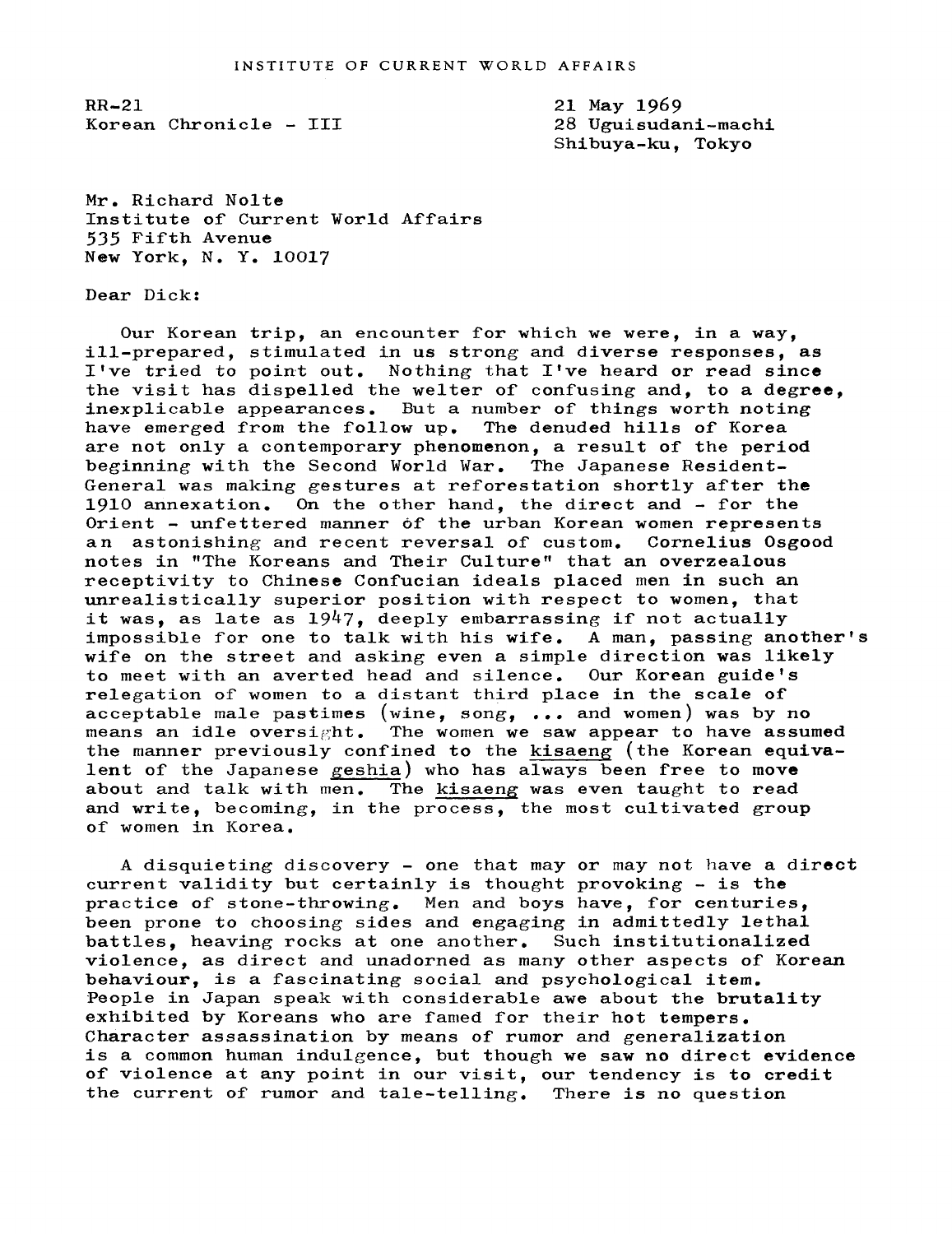but what the country and its people exhibit in large and small matters a distinct lack of the polish and reserve that one soon<br>becomes accustomed to in Japan. This somewhat raw quality is becomes accustomed to in Japan. perhaps one of the reasons we responded so deeply to Korea. Japan can become somewhat oppressively delicate at times.

While visiting the few museums of stature, we were progressively disconcerted to observe the condition of displayed items. It was not uncommon to see metalwork heavily encrusted with rust, pottery covered with dust, or display backings blotched by water<br>stains. Traditional palaces in Seoul are in obviously bad Traditional palaces in Seoul are in obviously bad repair, presenting themselves in the awkward condition of being too recently touched up to look authentically ancient,<br>and too weathered to look anything but dilapitated. At the and too weathered to look anything but dilapitated. Changdok Palace in Seoul, we were treated to insistent outdoor background music that consisted not of Korean popular or classical music, but of American standards from the '40s and '50s (tunes like "The Yellow Rose of Texas"). One has no way of knowing whether the condition of monuments and museums is traceable to economic problems, to indifference, or, possibly, considering the country's melancholic history, to an inculcated cynicism.

Against the sometimes unappetizing nature of much of the preceding, I would like to contrast the thoroughly positive impression the young Koreans made. Nowhere in the world, with the possible exception of the United States have I come across more intent, eager, and seemingly intelligent audiences. The drabness of Pusan (as described in  $RR-17$ ) led me to make subconscious assumptions about the nature of the people who created it and live in it. As a result, it was a distinct surprise to find more than sixty young people waiting in the small lecture room on the third floor of the American Cultural Center in Pusan. (The thick concrete walls, heavy metal gates, and generally fortress-like appearance of the present ACC building there recalls its use as the American Embassy during the Korean War.) A center staff member translated in what appeared to be an efficient way. In Japan, there is approximately a 30% inc In Japan, there is approximately a 30% increase in length for anything translated from English, but the growth increment would appear to be considerably smaller for Korean.

I played examples from four works, preceding each by comments about the composer, and suggestions about the nature of each piece and its position in the overall field of American Contemporary<br>Music. Beginning with "Notes from the Underground" by a student Music. Beginning with "Notes from the Underground" by a student<br>composer, Robert Morris, I stressed the composer's openness to all sound-producing objects, his healthy, slightly irreverent<br>approach to "serious" music. This was followed by Salvatore<br>Martirano's "Ballad," which uses American pop standards as a vocal<br>line backed by very unusual instr examples (up to twenty minutes) I detected no restlessness<br>whatever on the part of the listeners. Concluding my remarks<br>quickly, I asked for questions and saw a dozen hands rise immediately.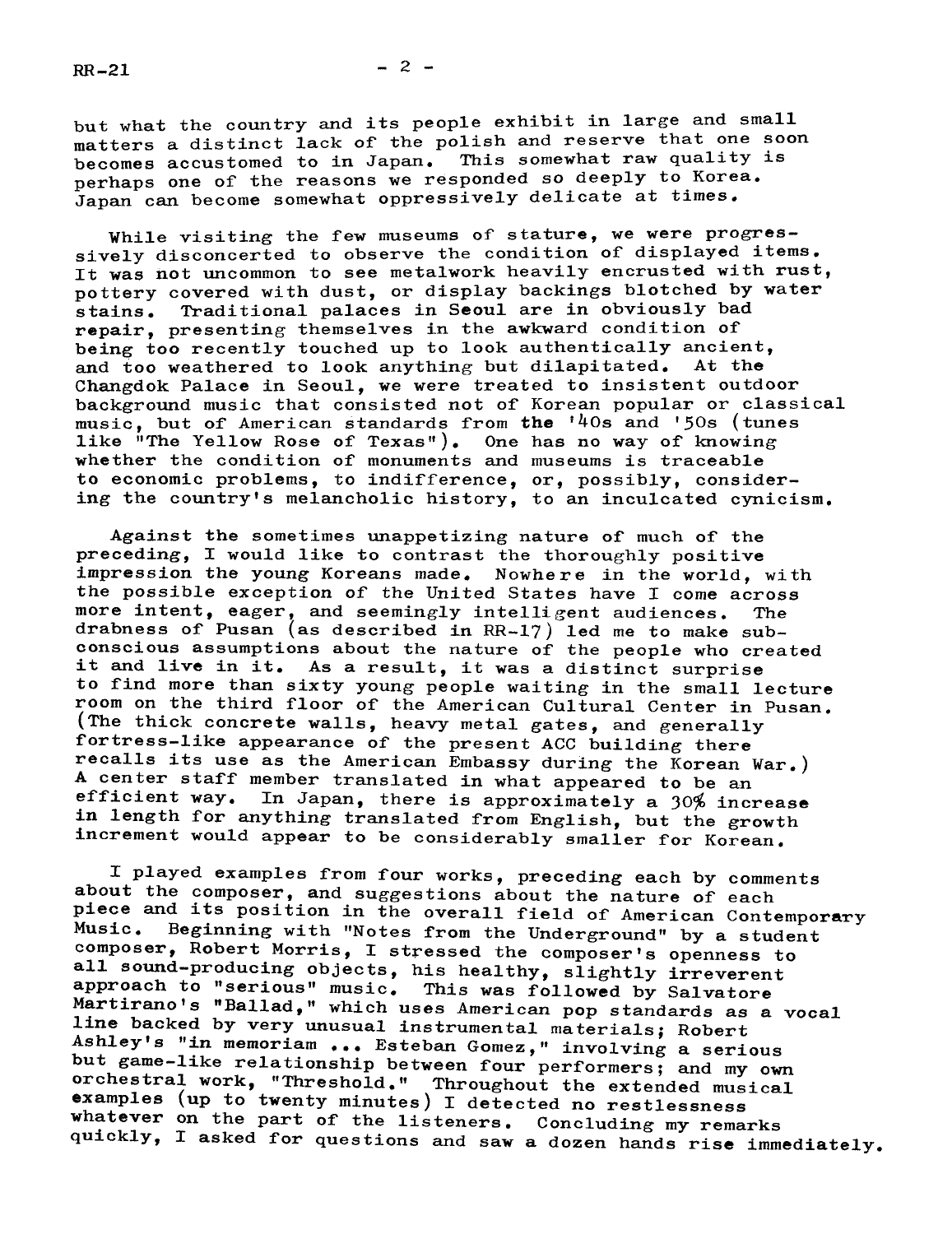$RR-21$ 

Avoiding the dialectic or excessive reserve which often mar analogous situations in Japan, the questions went directly to the mark. How would I characterize the intentions of younger composers in the United States? When I answered that there was far less desire to "preach" (or to feel that one had the right to) on the part of creative persons, and a growing commitment to direct, personal involvement with the phenomena themselves (sound, light, size, speed), there was a tangible air of empathy from the audience. It was apparent that, however abstractly posed, the notion that American youth was neither propagating nor responsive to behavioural dictates or the necessarily inviolable import of traditional values pleased them immensely.

The music I played involved almost nothing in the way of what is ordinarily considered "rhythm." As in most avant garde (non-rock) music, there was no "beat," and rather more attention to allowing instruments to sound in a relaxed temporal climate. This fact drew a question concerning the functional use of the new music, for dance, for example, or sport and exercise. I began to answer by pointing out that the nature of accompanied events themselves is also changing, so that modern dance is less obviously "rhythmic" than older and more familiar forms. But at this point a young man in the audience rose to give his own perfectly sensible response. Music, he said, helps us to intensify our level of involvement in non-physical situations. The "007" films, with which he and everyone else seemed perfectly familiar, and other contemporary cinema used electronic and unusual instrumental effects, this young man felt, in order to further stimulate the viewer's imaginations. He felt that the increased variety and sheer power of sound resources used con-<br>stituted a definite increase in the functionality of music. When a young girl asked whether I would consider contemporary music in the United States as "Classical" or "Romantic," there were audible groans, much as there would have been in America<br>or Europe had this chestnut appeared. They also responded to the conspiratorial implication in my answer, that "Classical" (intellectual) means were being used for "Romantic" (emotional) ends - that the machine was being subverted to serve curiously informal and subjective ends.

The lecture in Seoul covered the same music and some of the same area in the question period. There, however, the audience was far older, more professional in constitution, more eager to see scores and question techniques. An important factor<br>in the capital was also translator Kim Mong Pil. Fluent in English, Kim (which, incidentally, is a surname so common that one English, Kim (which, incidentally, is a surname so common that<br>one can scarcely believe it) had spent several years in the US<br>and is the conductor of one of Seoul's three orchestras. He<br>has a particular interest in contemp